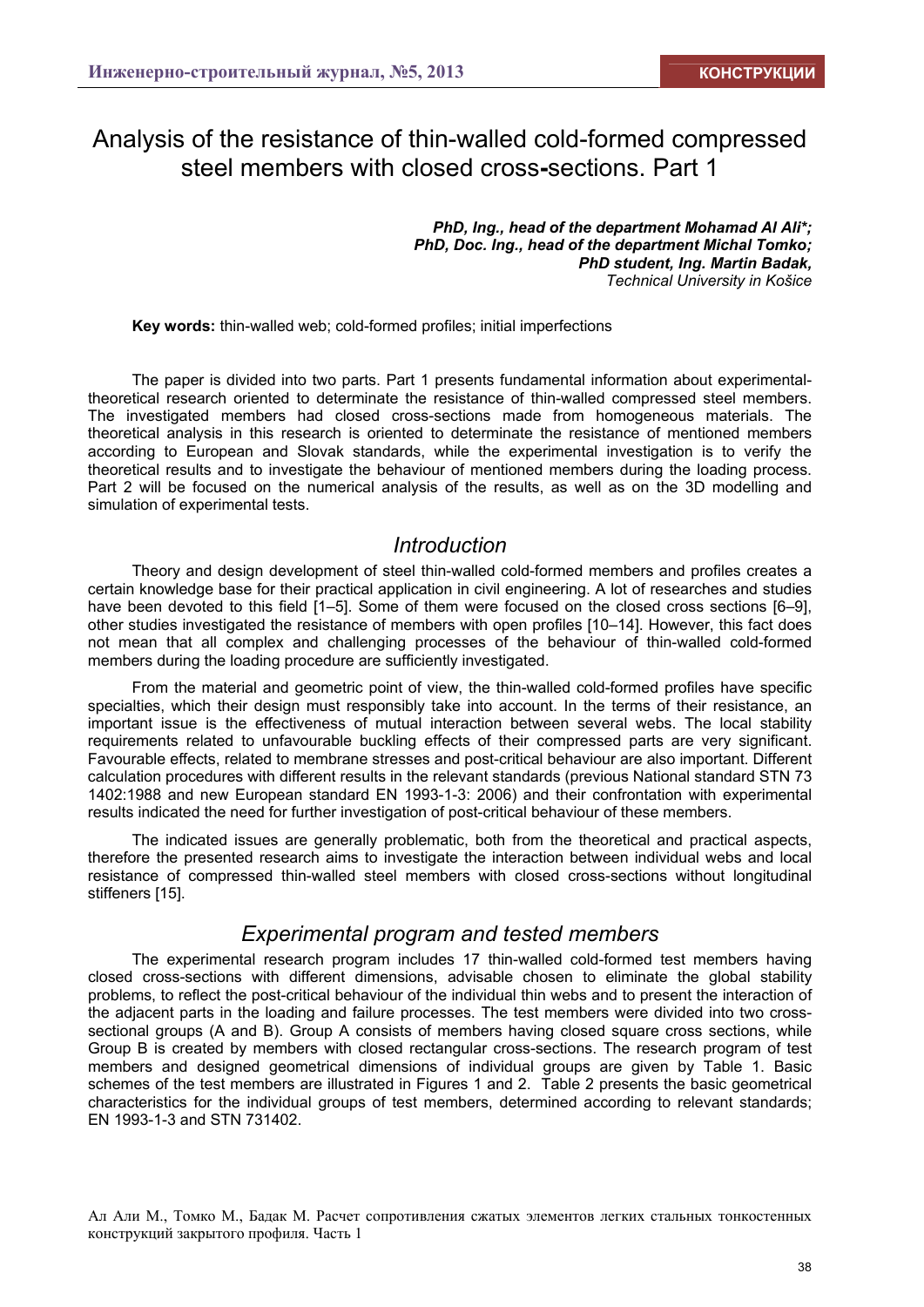



**Figure 1. Scheme of the test members; group A** 

**Figure 2. Scheme of the test members; group B** 

|                              | <b>Tested members</b> | <b>Geometrical dimensions [mm]</b> |     |     |   |   |     |                   |
|------------------------------|-----------------------|------------------------------------|-----|-----|---|---|-----|-------------------|
| <b>Cross-sectional group</b> |                       | <b>Marking</b>                     | b   | h   |   |   |     | <b>Steel</b>      |
| Α<br>B                       |                       | A11, A12                           | 100 | 100 |   |   | 300 |                   |
|                              | 2                     | A21, A22, A23                      | 150 | 150 |   |   | 450 |                   |
|                              | 3                     | A31, A32, A33                      | 200 | 200 |   |   | 600 |                   |
|                              |                       | B11, B12, B13                      | 150 | 100 | 2 | 3 | 450 | S <sub>2</sub> 35 |
|                              | 2                     | B21, B22, B23                      | 200 | 100 |   |   | 650 |                   |
|                              | 3                     | B31, B32, B33                      | 200 | 150 |   |   | 600 |                   |

|  |  | Table 1. Geometrical dimensions of the designed test members |
|--|--|--------------------------------------------------------------|
|  |  |                                                              |

|  | Table 2: Geometrical characteristics of the designed test members |  |  |
|--|-------------------------------------------------------------------|--|--|
|  |                                                                   |  |  |

| Cross-sectional group |   |                  | EN 1993-1-3:2006 |       |             | STN 73 1402:1988 |              |                   |             |  |
|-----------------------|---|------------------|------------------|-------|-------------|------------------|--------------|-------------------|-------------|--|
|                       |   | $\beta_{\rm wb}$ | β <sub>wh</sub>  | λv    | $\lambda_z$ | $B_{wb}$         | $\beta_{wh}$ | $\lambda_{\rm v}$ | $\lambda_z$ |  |
| A                     |   | 48,12            | 48,12            | 7,50  | 7,50        | 46.00            | 46.00        | 7,52              | 7,52        |  |
|                       | 2 | 73,12            | 73,12            | 7,45  | 7,45        | 71,00            | 71,00        | 7,46              | 7,46        |  |
|                       | 3 | 98,12            | 98,12            | 7,42  | 7,42        | 96,00            | 96.00        | 7,44              | 7,44        |  |
| B                     |   | 73,12            | 48,12            | 10,70 | 7,87        | 71.00            | 46,00        | 10.74             | 7,89        |  |
|                       | 2 | 98,12            | 48,12            | 15,01 | 8.84        | 96,00            | 46.00        | 15,05             | 8,85        |  |
|                       | 3 | 98,12            | 73,12            | 9,58  | 7,71        | 96.00            | 71.00        | 9,60              | 7,72        |  |

In the terms of local stability classification, the webs of individual cross-sections are thin-walled at the compression loading (*βwh*, *βwb*). From the global stability point of view, all of tested members are designed as compact (slenderness *λy*, *λz*) in order to define the local (cross-sectional) resistance.

All tested members are made from steel sheets with nominal thickness 2 mm. Three material samples were taken from each steel sheet to make normative shaped test specimens. The test specimens underwent the tension tests to find the stress-strain diagrams and material properties. Detailed dimension measuring of the test members was done before the loading tests, in order to consistent evaluation of the experimental results. The averages of measured values are presented in Table 3.

The dimensions of cross-sections: width *b*, height *h*, and thickness *t* were measured on the top, middle and bottom of each member. The radius *r* was measured at each curved corner and the length *L* was measured at each member's side. Based on the obtained average values of the individual dimensions, the actual geometrical characteristics of the designed test members were determined.

|                      | b      | h      |        | r   |        | f.     | $f_u$  |
|----------------------|--------|--------|--------|-----|--------|--------|--------|
| <b>Tested member</b> |        | ˈmm ]  | ˈMPa 1 |     |        |        |        |
| A11                  | 105,80 | 103,87 | 2,12   | 3,0 | 300,98 | 240,67 | 360,00 |
| A12                  | 105,50 | 103,92 | 2,12   | 3,0 | 300,68 | 240,67 | 360,00 |
| A21                  | 154,80 | 155,12 | 2,16   | 3,0 | 450,20 | 241,00 | 358,33 |
| A22                  | 154,22 | 153,73 | 2,10   | 3,0 | 450,63 | 241,00 | 358,33 |
| A23                  | 153,80 | 153,73 | 2,11   | 3,0 | 448,83 | 241,00 | 358,33 |

*Table 3. Average dimensions values and actual material characteristics*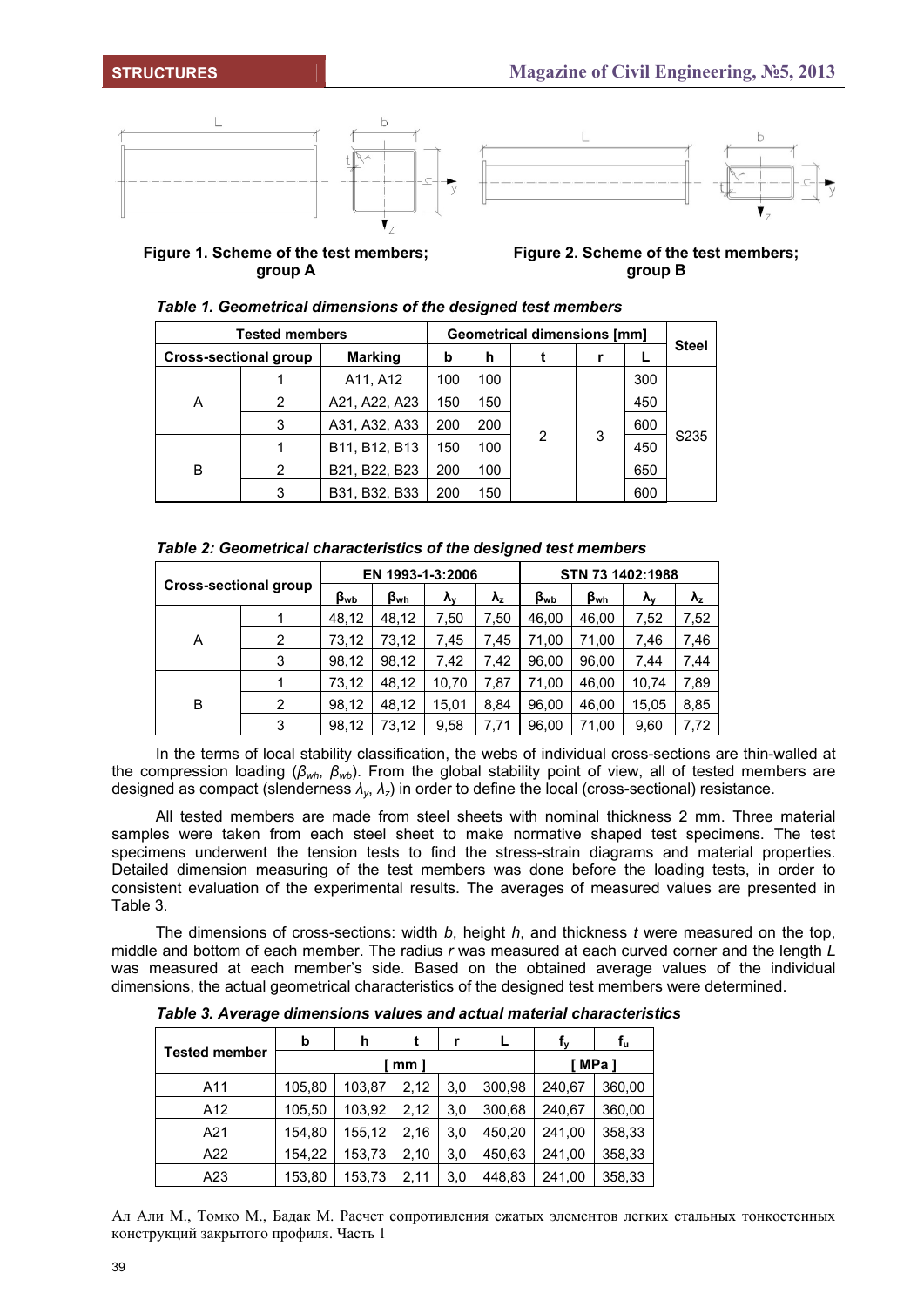|                      | b      | h      | t       | r   | L      | f <sub>y</sub> | $f_u$  |
|----------------------|--------|--------|---------|-----|--------|----------------|--------|
| <b>Tested member</b> |        | [mm]   | [ MPa ] |     |        |                |        |
| A31                  | 208,45 | 202,85 | 2,13    | 3,0 | 599,75 | 236,67         | 355,67 |
| A32                  | 206,50 | 203,25 | 2,10    | 3,0 | 600,00 | 236,67         | 355,67 |
| A33                  | 206,72 | 203,07 | 2,10    | 3,0 | 600,00 | 236,67         | 355,67 |
| B11                  | 157,12 | 102,52 | 2,11    | 3,0 | 450,70 | 241,00         | 360,67 |
| <b>B12</b>           | 157,93 | 102,43 | 2,11    | 3,0 | 450,03 | 241,00         | 360,67 |
| B13                  | 159,37 | 101,83 | 2,11    | 3,0 | 450,03 | 241,00         | 360,67 |
| B21                  | 207,93 | 103,08 | 2,12    | 3,0 | 650,00 | 242,33         | 360,00 |
| B22                  | 207,47 | 103,18 | 2,10    | 3,0 | 649,88 | 242,33         | 360,00 |
| B <sub>23</sub>      | 207,35 | 102,62 | 2,16    | 3,0 | 649,25 | 242,33         | 360,00 |
| <b>B31</b>           | 206,98 | 152,57 | 2,10    | 3,0 | 600,25 | 240,00         | 358,33 |
| B32                  | 207,13 | 152,50 | 2,11    | 3,0 | 599,75 | 240,00         | 358,33 |
| <b>B33</b>           | 206,90 | 153,13 | 2,14    | 3,0 | 599,50 | 240,00         | 358,33 |

### *Testing methodology, results and their analysis*

The tests were made to get detailed information about strain, failure and ultimate loads of the tested members, considering their actual geometrical and material parameters. In accordance with the research target, the emphasis has been imposed on the post-critical behaviour and interaction of the individual thin webs. In this context, the initial imperfections of slender webs are significant for the experimental results valuation and connected theoretical analyses. Therefore, the initial buckling shapes of all test members' webs were measured using previously generated raster, by means of inductive sensors before initiating testing.

Figure 3 illustrates the concept of the generated raster and general view of the test. For illustration, the values of measured initial imperfections in individual raster points of the test member B22 are shown in Table 4.



Figure 3: a) generated raster; b) general view of the test

During consecutive programmed loading of the tested members, the strains  $\varepsilon$  were measured using resistive strain-gauges in the middle cross-sections; deflections (buckling) of the webs w were measured using inductive sensors in different places, according to members lengths – see Figure 3. The resistive strain-gauges and inductive sensors were connected to the computer for direct evaluation. The loading process of each member was regulated close to its real behaviour, measured strains  $\varepsilon$  and deflections w. The test continued until total failure, defined by the beginning of continuous increasing strains  $\varepsilon$  and displacements of the webs w. The final buckling shapes after the test was finished were also revealed [16]. Examples of the test completion and overall failure of the tested member are illustrated in Figure 4.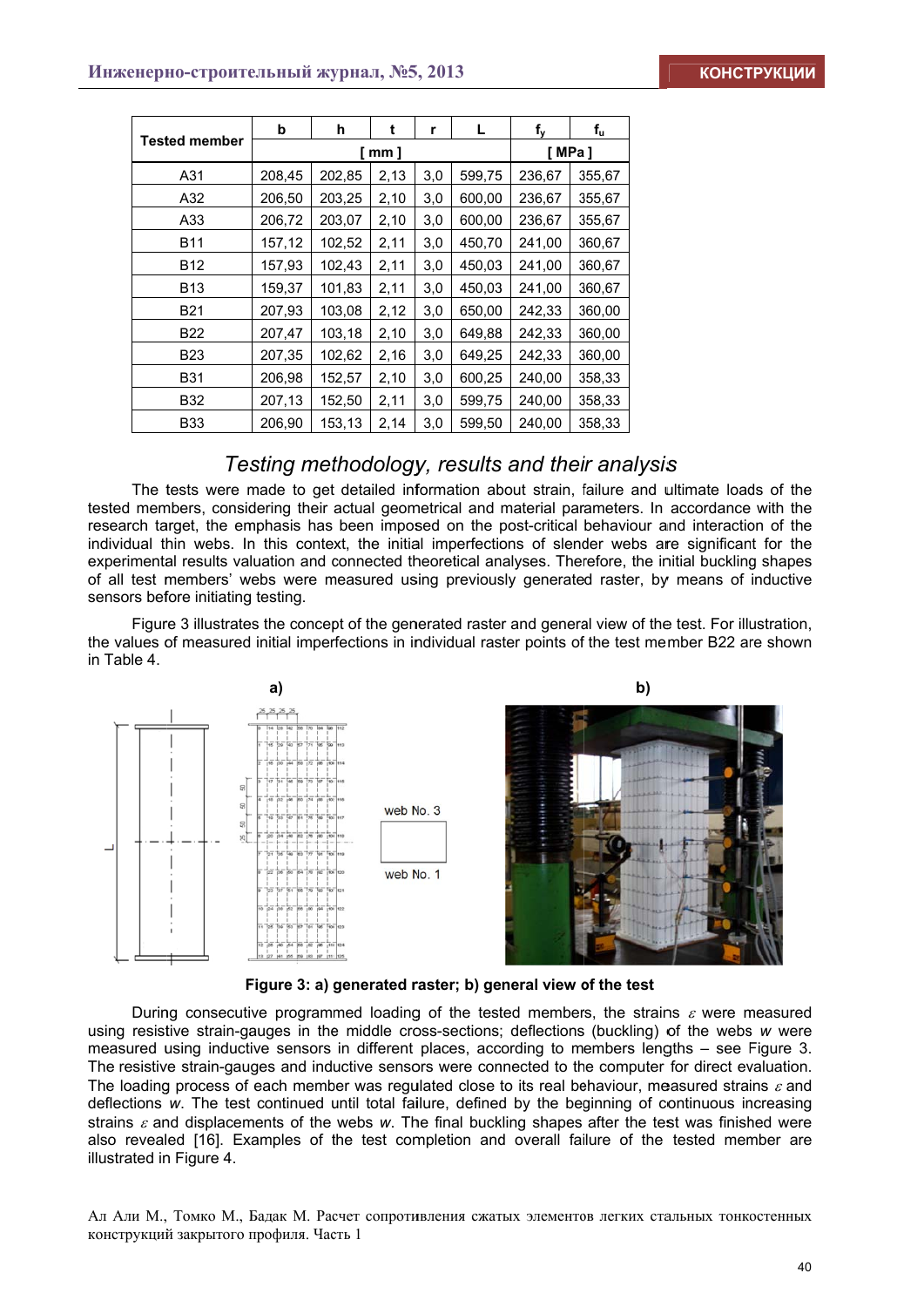| point          | [mm]    | oint<br>ه  | $[mm] % \begin{minipage}[b]{0.45\textwidth} \centering \includegraphics[width=\textwidth]{figs/fig_10.pdf} \caption{The 3D (black) model for the 3D (black) model.} \label{fig:1} \end{minipage} \vspace{0.5cm} \begin{minipage}[b]{0.45\textwidth} \centering \includegraphics[width=\textwidth]{figs/fig_10.pdf} \caption{The 3D (black) model for the 3D (black) model.} \label{fig:1} \end{minipage} \vspace{0.5cm} \begin{minipage}[b]{0.45\textwidth} \centering \includegraphics[width=\textwidth]{figs/fig_10.pdf} \caption{The 3D (black) model for$ | oint<br>ൎ | [mm]       | point     | $\overline{[mm]}$<br><b>S</b> | point     | [mm]<br>ဖာ | point  | $[\mathsf{mm}]$ | point     | $[mm] % \begin{minipage}[b]{0.45\textwidth} \centering \includegraphics[width=\textwidth]{figs/fig_10.pdf} \caption{The 3D (black) model for the 3D (black) model. The 3D (black) model is shown in the left and right.} \label{fig:1} \end{minipage} % \begin{minipage}[b]{0.45\textwidth} \centering \includegraphics[width=\textwidth]{figs/fig_2b.pdf} \caption{The 3D (black) model for the 3D (black) model.} \label{fig:1} \end{minipage} % \begin{minipage}[b]{0.45\textwidth} \centering \includegraphics[width=\textwidth]{figs/fig_2b.pdf} \caption{The 3D (black) model for$ | oint<br>Ō | $[mm] % \begin{minipage}[b]{0.4\linewidth} \centering \includegraphics[width=\linewidth]{images/STN1000.pdf} \caption{The image shows the number of different models. % \label{fig:STN0000} \end{minipage} \vspace{0.05in} \begin{minipage}[b]{0.45\linewidth} \centering \includegraphics[width=\linewidth]{images/STN1000.pdf} \caption{The image shows the number of different models. % \label{fig:STN00000} \end{minipage} \vspace{0.05in} \begin{minipage}[b]{0.45\linewidth} \centering \includegraphics[width=\linewidth]{images/STN10000.pdf} \caption{The image shows the number of different models. % \label{fig:STN$ | oint<br>ه |         |
|----------------|---------|------------|---------------------------------------------------------------------------------------------------------------------------------------------------------------------------------------------------------------------------------------------------------------------------------------------------------------------------------------------------------------------------------------------------------------------------------------------------------------------------------------------------------------------------------------------------------------|-----------|------------|-----------|-------------------------------|-----------|------------|--------|-----------------|-----------|------------------------------------------------------------------------------------------------------------------------------------------------------------------------------------------------------------------------------------------------------------------------------------------------------------------------------------------------------------------------------------------------------------------------------------------------------------------------------------------------------------------------------------------------------------------------------------------|-----------|-----------------------------------------------------------------------------------------------------------------------------------------------------------------------------------------------------------------------------------------------------------------------------------------------------------------------------------------------------------------------------------------------------------------------------------------------------------------------------------------------------------------------------------------------------------------------------------------------------------------------------------|-----------|---------|
| Raster         | alues   | ister<br>œ | Values                                                                                                                                                                                                                                                                                                                                                                                                                                                                                                                                                        | ster<br>œ | alues<br>> | ster<br>œ | Values                        | ster<br>œ | Values     | Raster | Values          | ster<br>Ĕ | Values                                                                                                                                                                                                                                                                                                                                                                                                                                                                                                                                                                                   | ster<br>ឩ | alues<br>>                                                                                                                                                                                                                                                                                                                                                                                                                                                                                                                                                                                                                        | Raster    | Values  |
| 0              | $+0.00$ | 14         | $+0,20$                                                                                                                                                                                                                                                                                                                                                                                                                                                                                                                                                       | 28        | $+0,25$    | 42        | $+0,19$                       | 56        | $+0,15$    | 70     | $+0,02$         | 84        | $-0,13$                                                                                                                                                                                                                                                                                                                                                                                                                                                                                                                                                                                  | 98        | $-0,37$                                                                                                                                                                                                                                                                                                                                                                                                                                                                                                                                                                                                                           | 112       | $-0,40$ |
| 1              | $+0.04$ | 15         | $+0,17$                                                                                                                                                                                                                                                                                                                                                                                                                                                                                                                                                       | 29        | $+0.18$    | 43        | $+0,08$                       | 57        | $+0,10$    | 71     | $+0,01$         | 85        | $-0,09$                                                                                                                                                                                                                                                                                                                                                                                                                                                                                                                                                                                  | 99        | $-0,28$                                                                                                                                                                                                                                                                                                                                                                                                                                                                                                                                                                                                                           | 113       | $-0,40$ |
| $\overline{2}$ | $+0,06$ | 16         | $+0,13$                                                                                                                                                                                                                                                                                                                                                                                                                                                                                                                                                       | 30        | $+0,11$    | 44        | $-0,01$                       | 58        | $-0,01$    | 72     | $-0,07$         | 86        | $-0,10$                                                                                                                                                                                                                                                                                                                                                                                                                                                                                                                                                                                  | 100       | $-0,29$                                                                                                                                                                                                                                                                                                                                                                                                                                                                                                                                                                                                                           | 114       | $-0,40$ |
| 3              | $-0,12$ | 17         | $+0,01$                                                                                                                                                                                                                                                                                                                                                                                                                                                                                                                                                       | 31        | $+0.01$    | 45        | $-0,14$                       | 59        | $-0,12$    | 73     | $-0,19$         | 87        | $-0,21$                                                                                                                                                                                                                                                                                                                                                                                                                                                                                                                                                                                  | 101       | $-0,37$                                                                                                                                                                                                                                                                                                                                                                                                                                                                                                                                                                                                                           | 115       | $-0,41$ |
| 4              | $-0,24$ | 18         | $-0,19$                                                                                                                                                                                                                                                                                                                                                                                                                                                                                                                                                       | 32        | $-0,15$    | 46        | $-0,25$                       | 60        | $-0,25$    | 74     | $-0,31$         | 88        | $-0,38$                                                                                                                                                                                                                                                                                                                                                                                                                                                                                                                                                                                  | 102       | $-0,49$                                                                                                                                                                                                                                                                                                                                                                                                                                                                                                                                                                                                                           | 116       | $-0,63$ |
| 5              | $-0,39$ | 19         | $-0,25$                                                                                                                                                                                                                                                                                                                                                                                                                                                                                                                                                       | 33        | $-0,19$    | 47        | $-0,32$                       | 61        | $-0,33$    | 75     | $-0,37$         | 89        | $-0.46$                                                                                                                                                                                                                                                                                                                                                                                                                                                                                                                                                                                  | 103       | $-0.55$                                                                                                                                                                                                                                                                                                                                                                                                                                                                                                                                                                                                                           | 117       | $-0,56$ |
| 6              | $-0,59$ | 20         | $-0,29$                                                                                                                                                                                                                                                                                                                                                                                                                                                                                                                                                       | 34        | $-0,19$    | 48        | $-0,28$                       | 62        | $-0,36$    | 76     | $-0,36$         | 90        | $-0.43$                                                                                                                                                                                                                                                                                                                                                                                                                                                                                                                                                                                  | 104       | $-0,53$                                                                                                                                                                                                                                                                                                                                                                                                                                                                                                                                                                                                                           | 118       | $-0,69$ |
| $\overline{7}$ | $-0,50$ | 21         | $-0,36$                                                                                                                                                                                                                                                                                                                                                                                                                                                                                                                                                       | 35        | $-0,27$    | 49        | $-0,33$                       | 63        | $-0,33$    | 77     | $-0,37$         | 91        | $-0,44$                                                                                                                                                                                                                                                                                                                                                                                                                                                                                                                                                                                  | 105       | $-0,55$                                                                                                                                                                                                                                                                                                                                                                                                                                                                                                                                                                                                                           | 119       | $-0,53$ |
| 8              | $-0,63$ | 22         | $-0,57$                                                                                                                                                                                                                                                                                                                                                                                                                                                                                                                                                       | 36        | $-0,36$    | 50        | $-0,44$                       | 64        | $-0,50$    | 78     | $-0,44$         | 92        | $-0,50$                                                                                                                                                                                                                                                                                                                                                                                                                                                                                                                                                                                  | 106       | $-0,55$                                                                                                                                                                                                                                                                                                                                                                                                                                                                                                                                                                                                                           | 120       | $-0,64$ |
| 9              | $-0,93$ | 23         | $-0,74$                                                                                                                                                                                                                                                                                                                                                                                                                                                                                                                                                       | 37        | $-0,61$    | 51        | $-0,59$                       | 65        | $-0,61$    | 79     | $-0,54$         | 93        | $-0,60$                                                                                                                                                                                                                                                                                                                                                                                                                                                                                                                                                                                  | 107       | $-0,66$                                                                                                                                                                                                                                                                                                                                                                                                                                                                                                                                                                                                                           | 121       | $-0,63$ |
| 10             | $-0,83$ | 24         | $-0,89$                                                                                                                                                                                                                                                                                                                                                                                                                                                                                                                                                       | 38        | $-0,80$    | 52        | $-0,78$                       | 66        | $-0,82$    | 80     | $-0,75$         | 94        | $-0,72$                                                                                                                                                                                                                                                                                                                                                                                                                                                                                                                                                                                  | 108       | $-0,76$                                                                                                                                                                                                                                                                                                                                                                                                                                                                                                                                                                                                                           | 122       | $-0,86$ |
| 11             | $-1,20$ | 25         | $-1,11$                                                                                                                                                                                                                                                                                                                                                                                                                                                                                                                                                       | 39        | $-1,02$    | 53        | $-1,03$                       | 67        | $-1,03$    | 81     | $-0,96$         | 95        | $-0,91$                                                                                                                                                                                                                                                                                                                                                                                                                                                                                                                                                                                  | 109       | $-0,86$                                                                                                                                                                                                                                                                                                                                                                                                                                                                                                                                                                                                                           | 123       | $-0,79$ |
| 12             | $-1,25$ | 26         | $-1,25$                                                                                                                                                                                                                                                                                                                                                                                                                                                                                                                                                       | 40        | $-1,19$    | 54        | $-1,24$                       | 68        | $-1,17$    | 82     | $-1,11$         | 96        | $-1,05$                                                                                                                                                                                                                                                                                                                                                                                                                                                                                                                                                                                  | 110       | $-0,98$                                                                                                                                                                                                                                                                                                                                                                                                                                                                                                                                                                                                                           | 124       | $-0,83$ |
| 13             | $-1,51$ | 27         | $-1,44$                                                                                                                                                                                                                                                                                                                                                                                                                                                                                                                                                       | 41        | $-1,20$    | 55        | $-1,17$                       | 69        | $-1,13$    | 83     | $-1,07$         | 97        | $-1,06$                                                                                                                                                                                                                                                                                                                                                                                                                                                                                                                                                                                  | 111       | $-1,00$                                                                                                                                                                                                                                                                                                                                                                                                                                                                                                                                                                                                                           | 125       | $-0.87$ |



**Figure 4. Test completion and overall failure; member B22** 

Taking into account the real-measured dimensions and yield stresses, the limit loads of all tested members were calculated according to relevant standards [17–20]. Theoretical and experimental limit loads are presented in Table 5.

|               | N <sub>pl,STN</sub> | $N_{\mathit{pl},\mathit{EN}}$ | $N_{\text{\tiny{ul,el,STN}}}$ | $N_{ul,el,EN}$ | $N_{u,y,\underline{STN}}$ | $N_{u, \underline{y, EN}}$ | $N_{u,z,\underline{STN}}$ | $N_{u,z,EN}$ | $N_{u,exp}$ |  |  |  |  |  |
|---------------|---------------------|-------------------------------|-------------------------------|----------------|---------------------------|----------------------------|---------------------------|--------------|-------------|--|--|--|--|--|
| <b>Member</b> |                     | [kN]                          |                               |                |                           |                            |                           |              |             |  |  |  |  |  |
| A11           | 206,67              | 204,02                        | 193,54                        | 177,92         | 193,54                    | 177,92                     | 193,54                    | 177,92       | 164,77      |  |  |  |  |  |
| A12           | 206,42              | 203,76                        | 193,26                        | 177,84         | 193,26                    | 177,84                     | 193,26                    | 177,84       | 155,20      |  |  |  |  |  |
| A21           | 315,64              | 312,94                        | 225.41                        | 206,80         | 225.41                    | 206,80                     | 225.41                    | 206,80       |             |  |  |  |  |  |
| A22           | 304.84              | 302,20                        | 214,63                        | 196,18         | 214,63                    | 196,18                     | 214,63                    | 196,18       | 181,78      |  |  |  |  |  |
| A23           | 306,01              | 303,36                        | 216,29                        | 197.99         | 216,29                    | 197,99                     | 216,29                    | 197,99       | 178,59      |  |  |  |  |  |
| A31           | 407,36              | 404,74                        | 232,21                        | 209,85         | 232,21                    | 209,85                     | 232,21                    | 209,85       | 189,22      |  |  |  |  |  |
| A32           | 400,55              | 397,96                        | 225,66                        | 204,70         | 225,66                    | 204,70                     | 225,66                    | 204,70       | 195,59      |  |  |  |  |  |
| A33           | 400,59              | 397,99                        | 225,83                        | 204,70         | 225,83                    | 204,70                     | 225,83                    | 204,70       | 186,03      |  |  |  |  |  |

*Table 5. Theoretical and experimental limit loads of all tested members*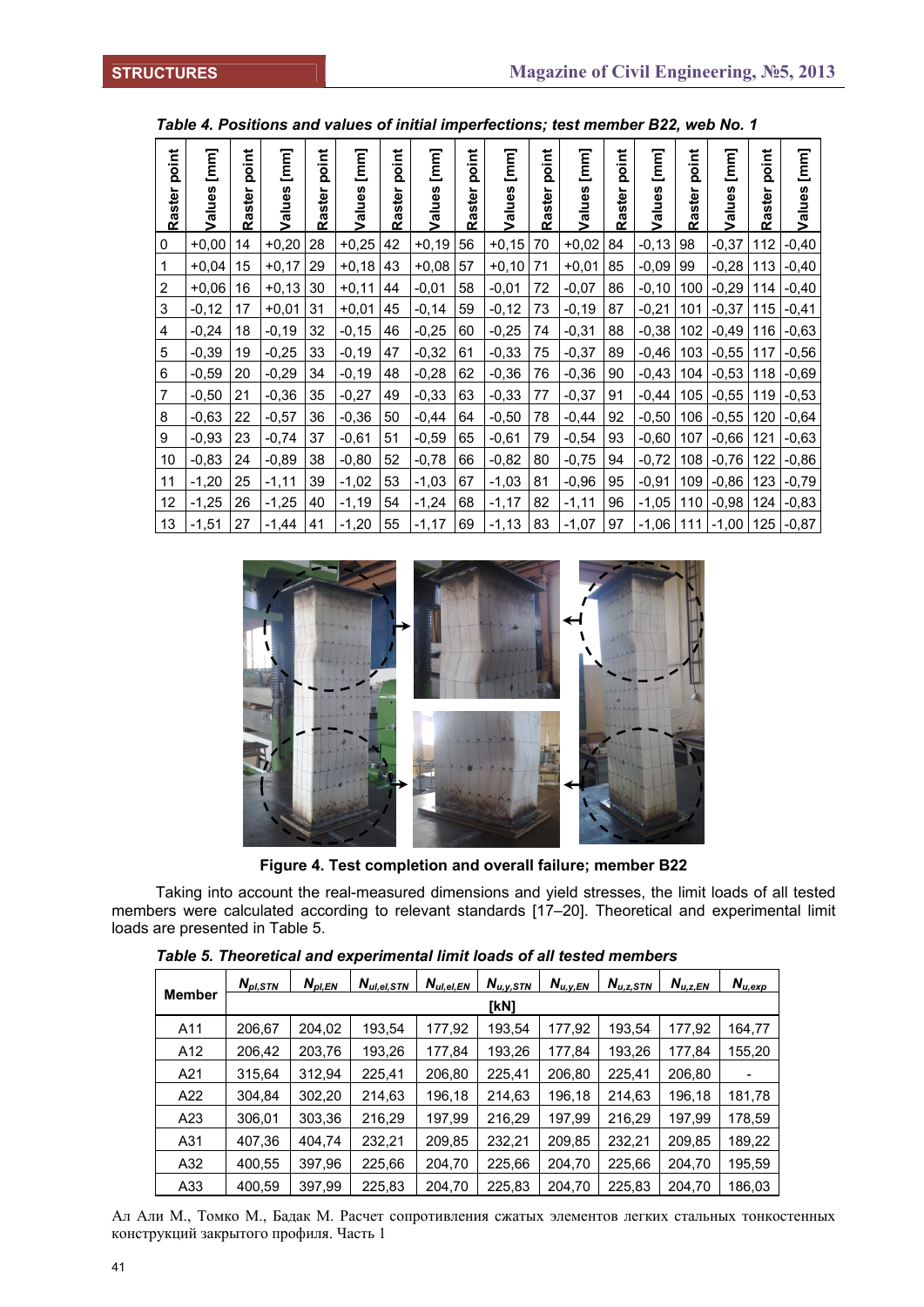|               | $N_{\textit{\tiny{DI}}},$ stn | $N_{pl,EN}$ | $N_{ul,el,STN}$ | $N_{ul,el,EN}$ | $N_{u,y,STN}$ | $N_{u,y,EN}$ | $N_{u,z,STN}$ | $N_{u,z,EN}$ | $\textit{N}_{u,\mathrm{exp}}$ |  |  |  |  |
|---------------|-------------------------------|-------------|-----------------|----------------|---------------|--------------|---------------|--------------|-------------------------------|--|--|--|--|
| <b>Member</b> | [kN]                          |             |                 |                |               |              |               |              |                               |  |  |  |  |
| <b>B11</b>    | 257,27                        | 254.62      | 217.26          | 187.42         | 217,26        | 187.42       | 217.26        | 187.42       | 159,45                        |  |  |  |  |
| <b>B12</b>    | 258,02                        | 255.36      | 217.45          | 187,51         | 217.45        | 187,51       | 217,45        | 187.51       | 165,83                        |  |  |  |  |
| <b>B13</b>    | 258,19                        | 255,55      | 216,69          | 186,66         | 216,69        | 186,66       | 216,69        | 186,66       | 158,39                        |  |  |  |  |
| <b>B21</b>    | 312,08                        | 309,40      | 229,30          | 194,45         | 229,30        | 194,45       | 229,30        | 194.45       | 171,15                        |  |  |  |  |
| <b>B22</b>    | 309,28                        | 306,62      | 226,30          | 191.76         | 226.30        | 191,76       | 226.30        | 191.76       | 173,27                        |  |  |  |  |
| <b>B23</b>    | 316,63                        | 313,93      | 234,79          | 200,55         | 234,79        | 200,55       | 234,79        | 200,55       | 164,77                        |  |  |  |  |
| <b>B31</b>    | 355,59                        | 352,96      | 234,82          | 201,00         | 234,82        | 201,00       | 234,82        | 201,00       | 195,59                        |  |  |  |  |
| <b>B32</b>    | 356.61                        | 353.97      | 235.94          | 201.98         | 235.94        | 201,98       | 235.94        | 201.98       | 184.97                        |  |  |  |  |
| <b>B33</b>    | 363,52                        | 360,86      | 243,57          | 208,89         | 243,57        | 208,89       | 243.57        | 208,89       | 204,10                        |  |  |  |  |

 $N_{pl}$  – the local plastic limit load of the full cross-section, defined by attaining the yield stress  $f<sub>v</sub>$ ;

 $N_{ul,el}$  – the local (post-critical) elastic limit load of the effective cross-section, defined by attaining the yield stress *fy*;

*Nu,y(z)* – the buckling limit load to the axes *y* and *z*, considering the effective cross section*.*

The graphic evaluation and comparison of the theoretical limit loads and experimental limit loads are presented in Figure 5.



**Figure 5. Limit loads of tested members; cross-sectional groups A and B** 

From Table 5 and Figure 5 it is evident that the theoretical limit loads, calculated according to the relevant standards are different. It is also evident that the experimental limit loads are smaller in all cases.

## *Conclusion*

1. The differences in the results, calculated according to standards STN 73 1402:1998 and EN 1993-1-3:2006, are about 18%. This may be caused by different procedures for the calculation of cross-sectional characteristics at which EN 1993-1-3:2006 allows simplifying the procedure of their calculation.

2. The experimental limit loads are smaller than those limit loads, calculated according to standards EN 1993-1-3:2006 by 12%–24%. This serious fact may occur as a consequence of the unfavourable development of initial imperfections.

3. In terms of tolerance values, the maximum measured imperfection of the webs was smaller than the maximum tolerated value, given in the standard EN 1090-2+A1 [21] as b/50. Although this condition has been met, the results revealed a serious effect of initial imperfections.

4. The resistances of the tested members coupled with their post-critical behaviour were investigated by means of theoretic-numerical analysis and experimental verification. Based on obtained results we can assert that the resistance of the compressed thin-walled cold-formed steel members is significantly influenced by the initial imperfections and/or by the initial buckling shapes of their individual webs.

*This paper is prepared within the research project VEGA 1/0582/13 "The elastic-plastic behaviour of compressed thin-walled cold-formed steel elements and stress-strain analysis of welded steel beams", supported by the Scientific Grant Agency of ME SR and SAS.*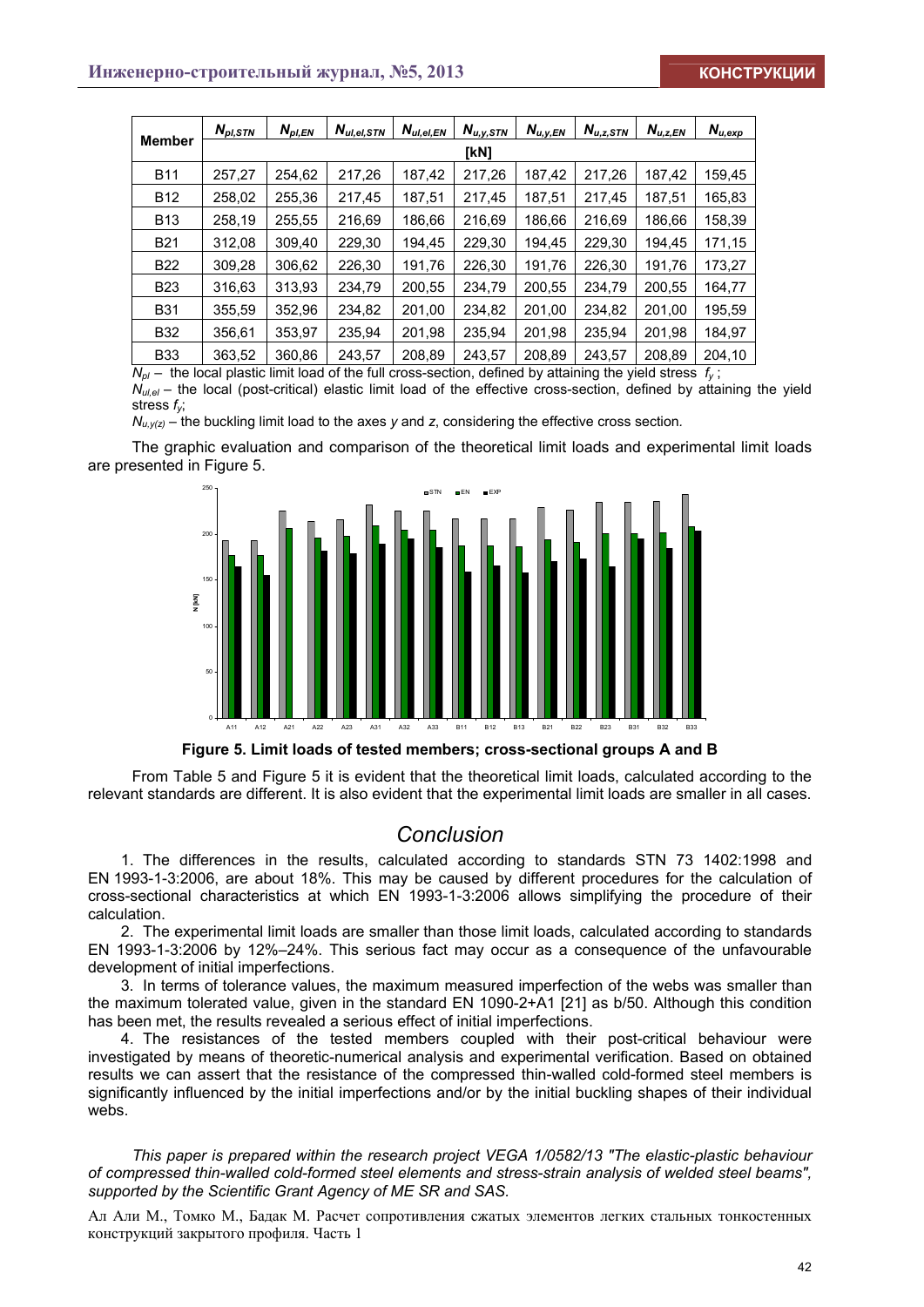#### **References**

- 1. Mamalis A.G., Manolakos D.E., Ioannidis M.B., Kostazos P.K., Dimitriou C. Finite element simulation of the axial collapse of metallic thin-walled tubes with octagonal cross-section. *Thin-Walled Structures.* 2003. Vol. 41. Issue 10. Pp. 891–900.
- 2. Rasmussen J.R. Kim. Bifurcation of locally buckled point symmetric columns Experimental investigations. *Thin-Walled Structures.* 2006. Vol. 44. Issue 11. Pp. 1175–1184.
- 3. Chen Ju, Young Ben. Cold-formed steel lipped channel columns at elevated temperatures. *Engineering Structures.* 2007. Vol. 29. Issue 10. Pp. 2445–2456.
- 4. Nuno Silvestre, Young Ben, Camotima Dinar. Non-linear behaviour and load-carrying capacity of CFRPstrengthened lipped channel steel columns. *Engineering Structures.* 2008. Vol. 30. Issue 10. Pp. 2613– 2630.
- 5. Kwon Young Bong, Kim Bong Sun, Hancock Gregory J. Compression tests of high strength cold-formed steel channels with buckling interaction. *Journal of Constructional Steel Research.* 2009. Vol. 65. Issue 2. Pp. 278–289.
- 6. Rogers C.A., Yang D., Hancock G.J. Stability and ductility of thin high strength G550 steel members and connections. *Thin-Walled Structures.* 2003, Vol. 41. Issues 2–3. Pp. 149–166.
- 7. DiPaolo B.P., Tom J.G. A study on an axial crush configuration response of thin-wall, steel box components: The quasi-static experiments. *International Journal of Solids and Structures.* 2006. Vol. 43. Issues 25–26. Pp. 7752–7775.
- 8. Yuan-Qi Li, Zu-Yan Shen, Lei Wang, Yan-Min Wang, Hong-Wei Xu. Analysis and design reliability of axially compressed members with high-strength cold-formed thin-walled steel. *Thin-Walled Structures.*  2007. Vol. 45. Issue 4. Pp. 473–492.
- 9. Gardner L., Saari N., Wang F. Comparative experimental study of hot-rolled and cold-formed rectangular hollow sections. *Thin-Walled Structures.* 2010. Vol. 48. Issue 7. Pp. 495–507.
- 10. Young Ben, Rasmussen J.R. Kim. Behaviour of cold-formed singly symmetric columns. *Thin-Walled Structures.* 1999. Vol. 33. Issue 2. Pp. 83–102.
- 11. Young Ben, Rasmussen J.R. Kim. Inelastic bifurcation of cold-formed singly symmetric columns. *Thin-Walled Structures.* 2000. Vol. 36. Issue 3. Pp. 213–230.
- 12. Young Ben, Ellobody Ehab. Design of cold-formed steel unequal angle compression members. *Thin-Walled Structures.* 2007. Vol. 45. Issue 3. Pp. 330–338.
- 13. Zhang Yaochun, Wang Chungang, Zhang Zhuangnan. Tests and finite element analysis of pin-ended channel columns with inclined simple edge stiffeners. *Journal of Constructional Steel Research.* 2007. Vol. 63. Issue 3. Pp. 383–395.
- 14. Jurgen Becque, Maura Lecce, Rasmussen J.R. Kim. The direct strength method for stainless steel compression members. *Journal of Constructional Steel Research.* 2008. Vol. 64. Issue 11. Pp. 1231– 1238.
- 15. Juhás P. [et al.] The elastic-plastic behaviour and stress-strain analysis of framed and flat structural members made from steel and composite materials. *Research report VEGA 1/0673/10*. Košice, 2010– 2011.
- 16. Al Ali M., Tomko M., Demjan I., Badák M. Stress-strain analysis of thin-walled compressed steel members with closed cross-sections. *SSP Journal of Civil Engineering*. 2011. Issue 1. Pp. 85–96.
- 17. Al Ali M., Tomko, M. Badák M. Investigation and analysis of the resistance of compressed cold-formed steel members. *The research of the Institute of structural engineering*. Košice, Slovakia 2010. Pp. 13–18.
- 18. *STN 73 1402:1988, Design of thin-walled profiles in steel structures*. UNM, Prague, 1987.
- 19. *EN 1993-1-3:2006, Design of steel structures. Part 3: Supplementary rules for cold-formed members and sheeting*. CEN, Brussels, 2006.
- 20. *EN 1993-1-5:2006, Design of steel structures. Part 5: Plated structural elements*. CEN, Brussels, 2006.
- 21. *EN 1090-2:2009-12+A1:2012, Execution of steel structuresand aluminium structures. Part 2: Technical requirements for steel structures.* Brussels, 2012.

*\* Mohamad Al Ali, Košice, Slovakia Phone number: +421905359228; e-mail: mohamad.alali@tuke.sk* 

*©* Al Ali M., Tomko M., Badak M., 2013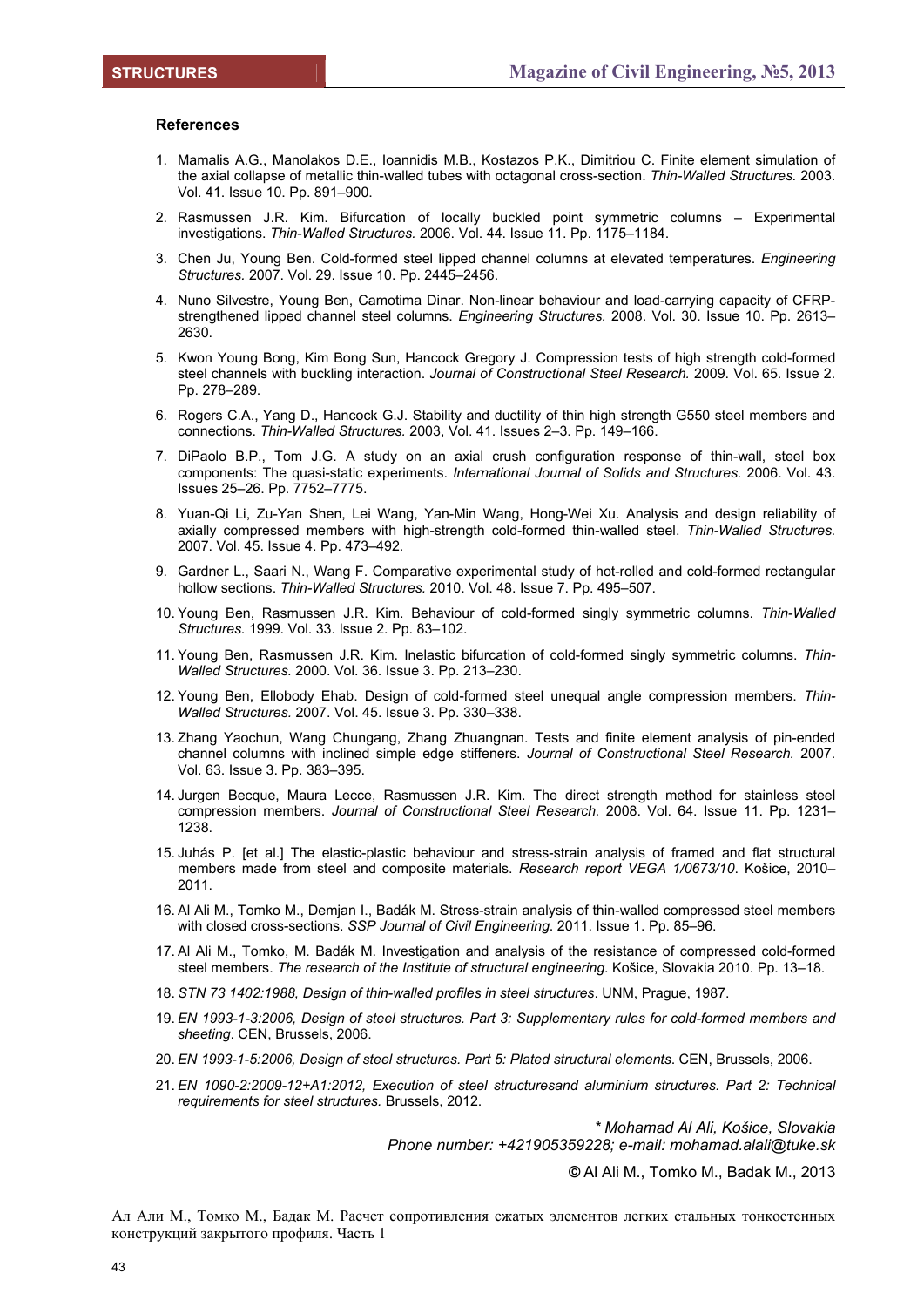doi: 10.5862/MCE.40.4

# Analysis of the resistance of thin-walled cold-formed compressed steel members with closed cross-sections. Part 1

*Mohamad Al Ali; Michal Tomko; Martin Badak, Technical University in Košice, Košice, Slovakia +421905359228; e-mail: mohamad.alali@tuke.sk* 

## *Key words*

thin-walled web; cold-formed profiles; initial imperfections

### *Abstract*

From the material and geometric point of view, the thin-walled cold-formed profiles have specific specialties, which their design must responsibly take into account. In the terms of their resistance, an important issue is the effectiveness of mutual interaction between several webs. The local stability requirements related to unfavourable buckling effects of their compressed parts are very significant. Favourable effects, related to membrane stresses and post-critical behaviour are also important. Different calculation procedures with different results in the relevant standards and their confrontation with experimental results indicated the need for further investigation of post-critical behaviour of these members.

The paper is divided into two parts. Part 1 presents fundamental information about experimentaltheoretical research oriented to determinate the resistance of thin-walled compressed steel members. The investigated members had closed cross-sections made from homogeneous materials. The theoretical analysis in this research is oriented to determinate the resistance of mentioned members according to European and Slovak standards, while the experimental investigation is to verify the theoretical results and to investigate the behaviour of mentioned members during the loading process.

Part 2 will be focused on the numerical analysis of the results, as well as on the 3D-modelling and simulation of experimental tests.

### *References*

- 1. Mamalis A.G., Manolakos D.E., Ioannidis M.B., Kostazos P.K., Dimitriou C. Finite element simulation of the axial collapse of metallic thin-walled tubes with octagonal cross-section. *Thin-Walled Structures.* 2003. Vol. 41. Issue 10. Pp. 891–900.
- 2. Rasmussen J.R. Kim. Bifurcation of locally buckled point symmetric columns Experimental investigations. *Thin-Walled Structures*. 2006. Vol. 44. Issue 11. Pp. 1175–1184.
- 3. Chen Ju, Young Ben. Cold-formed steel lipped channel columns at elevated temperatures. *Engineering Structures*. 2007. Vol. 29. Issue 10. Pp. 2445–2456.
- 4. Nuno Silvestre, Young Ben, Camotima Dinar. Non-linear behaviour and load-carrying capacity of CFRPstrengthene lipped channel steel columns. *Engineering Structures*. 2008. Vol. 30. Issue 10. Pp. 2613–2630.
- 5. Kwon Young Bong, Kim Bong Sun, Hancock Gregory J. Compression tests of high strength cold-formed steel channels with buckling interaction. *Journal of Constructional Steel Research*. 2009. Vol. 65. Issue 2. Pp. 278–289.
- 6. Rogers C.A., Yang D., Hancock G.J. Stability and ductility of thin high strength G550 steel members and connections. *Thin-Walled Structures*. 2003. Vol. 41. Issues 2–3. Pp. 149–166.
- 7. DiPaolo B.P., Tom J.G. A study on an axial crush configuration response of thin-wall, steel box components: The quasi-static experiments. *International Journal of Solids and Structures*. 2006. Vol. 43. Issues 25–26. Pp. 7752–7775.
- 8. Yuan-Qi Li, Zu-Yan Shen, Lei Wang, Yan-Min Wang, Hong-Wei Xu. Analysis and design reliability of axially compressed members with high-strength cold-formed thin-walled steel. *Thin-Walled Structures.*  2007. Vol. 45. Issue 4. Pp. 473–492.
- 9. Gardner L., Saari N., Wang F. Comparative experimental study of hot-rolled and cold-formed rectangular hollow sections. *Thin-Walled Structures.* 2010. Vol. 48. Issue 7. Pp. 495–507.

Al Ali M., Tomko M., Badak M. Analysis of the resistance of thin-walled cold-formed compressed steel members with closed cross-sections. Part 1